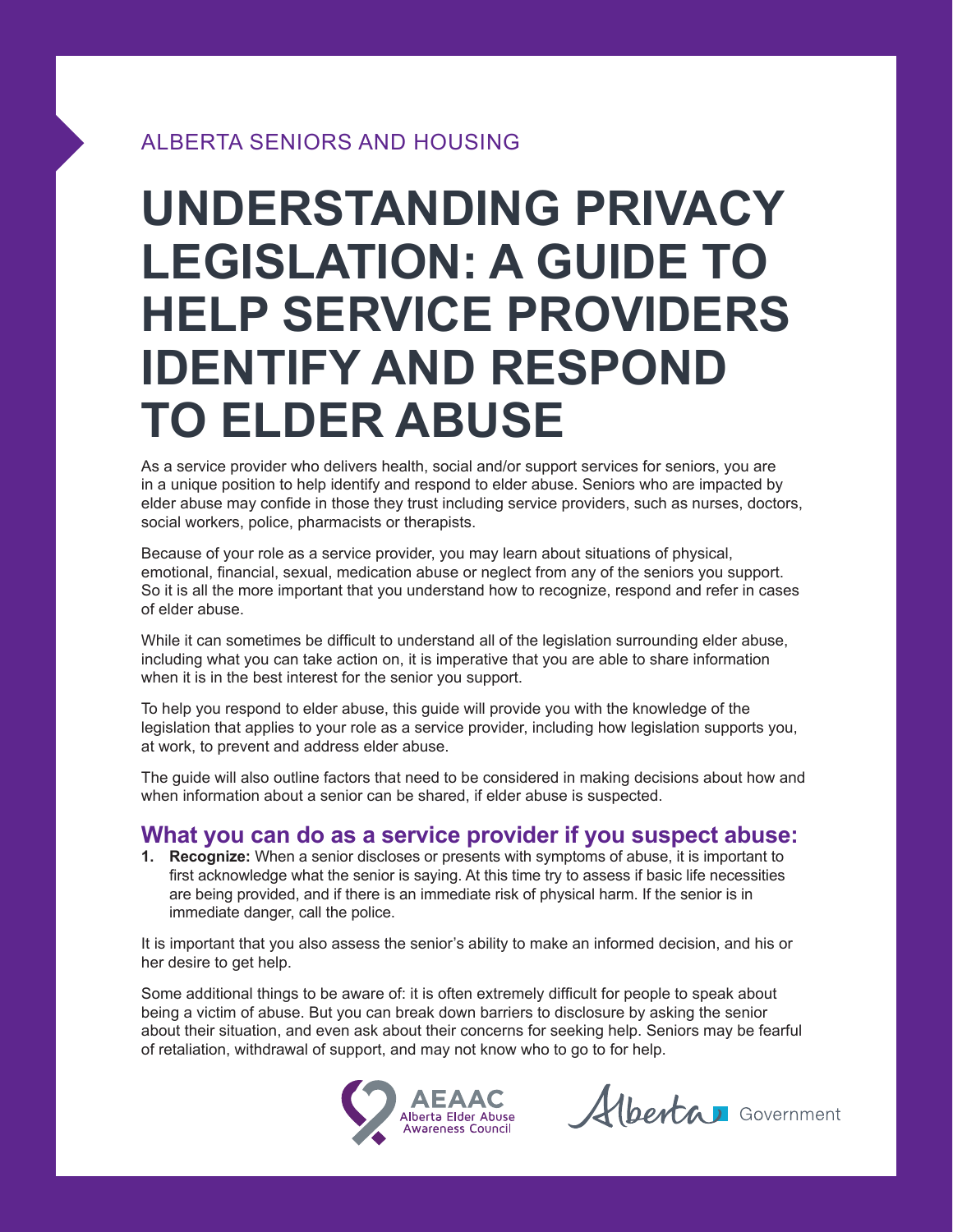# **Definition — What is Elder Abuse?**

Elder abuse is any action or inaction by self or others that jeopardizes the health or well‑being of any older adult. Elder abuse can take several forms including: physical, emotional, financial and sexual, medication abuse and neglect.

Elder abuse can occur anywhere: in the community, at home, in the hospital, in a clinic, at an office or in a care facility. Older adults may experience abuse by someone they trust and love, such as family members or friends, legal guardians, care facility staff or even professionals.

- **2. Respond:** After you've recognized the potential situation of abuse, encourage the senior to seek support. The best way to do this is by educating the senior on what elder abuse is and what services are available to support them. You can also offer to help them develop a safety plan: this is a plan to help ensure the senior can be safe in the present, as well as a plan in case the abuse occurs again.
- **3. Refer:** Elder abuse is a complex issue needing a complex response. Therefore, it is important to understand who else can help support the senior from further abuse. If abuse occurs in a publicly funded facility, it is mandatory to report the abuse to the appropriate body: The Protection for Persons in Care office. They can be reached at 1‑888‑357‑9339.

If the senior lives in the community, know that you are not alone in responding to the seniors' needs. You can support the senior to connect with other resources, you can obtain consent to make referrals on their behalf, and if the senior is in danger, you can contact police.

Many service providers do not know if they are permitted to, and under what circumstances they can, report abuse. In case you have questions about who to report the abuse to, and when you can and cannot share personal information about a senior, the following legislation may enable you to disclose information about a senior impacted by suspected abuse.

## **The Protection for Persons in Care Act (PPCA)**

The PPCA pertains to publicly funded service providers as set out in the legislation, such as lodges, hospitals, nursing homes, group homes and social care facilities.

*Under section 7(1), every individual who has reasonable grounds to believe that there is or has been abuse involving a client shall report that abuse to a complaints officer; a police service; or to a committee, body or person authorized under another enactment to investigate such abuse.* 

#### **Scenario:**

An elderly couple live together at a care facility where you work. The wife has dementia. You suspect that the wife is being abused by her husband. You are aware of incidents where he has pushed his wife and calls her names, but dismisses his actions as being related to caregiver stress.

#### **Response:**

Since this couple lives in a publicly funded care facility, under the PPCA it is mandatory to report abuse and suspected abuse to one of the following: a complaints officer, a police service, or a committee, body or person authorized under another enactment to investigate such abuse.

## **Freedom of Information and Protection of Privacy (FOIP) Act**

The FOIP Act authorizes public bodies subject to the Act, and organizations providing services to clients under contract to a public body, to report elder abuse. Public bodies include departments, branches, or offices of the Government of Alberta; Agencies, Boards, and Commissions as designated in the FOIP Regulation; Alberta municipalities; housing management bodies; police services; public libraries; and universities, public colleges, and post‑secondary technical institutes.

*Under section 40(1)(ee) of the FOIP Act, the head of the public body must believe, based on some form of objective evidence, that a disclosure of personal information will avert or minimize a danger or risk to the physical or psychological health or safety of any person. When balancing the privacy of an*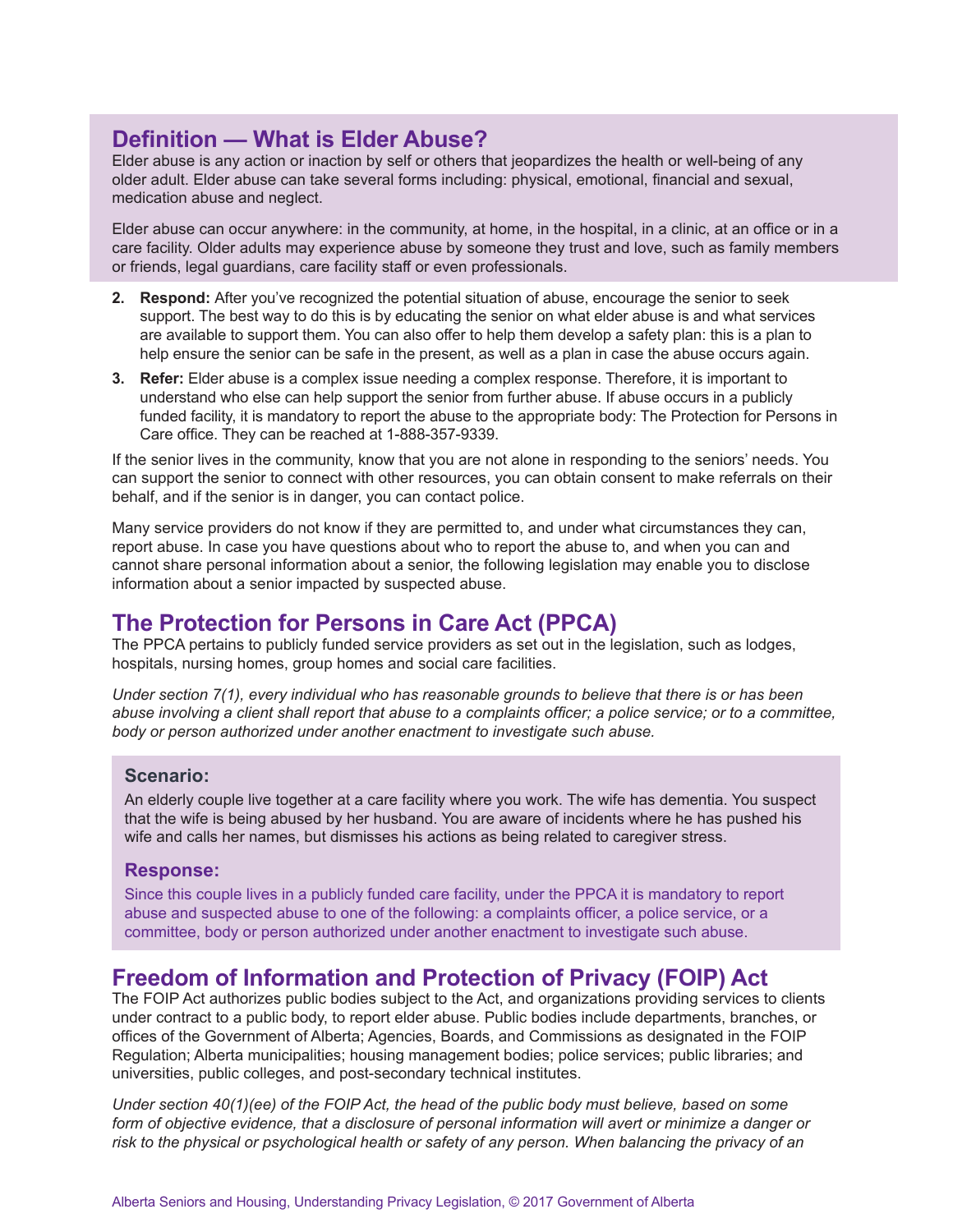*individual against the health or safety of others, it is appropriate to err on the side of protecting health and safety. A disclosure of information for this purpose must only be to the extent necessary and done in a reasonable manner.*

#### **Scenario:**

Jane, who is in her 70's, is a regular client of yours who comes to your Provincial/Municipal Customer Service Counter. During her most recent visit, she seems withdrawn, and you notice bruises on both her arms. You ask her if everything is okay and she replies that her daughter has been threatening to "put her in a home" if she does not comply with her demands. You learn that the daughter has been taking her mother to the bank to get money, and forcing her to sign over her house.

#### **Response:**

In this case, you have learned that Jane is at risk of physical harm, as well as emotional and financial abuse. The FOIP Act authorizes you to disclose personal information about Jane in order to help her. Follow your professional protocols for dealing with elder abuse.

## **The Health Information Act (HIA)**

Professionals who fall under The HIA are considered custodians of health information. They are health services providers or organizations that are in the health sector that have health information in their custody or under their control.

Professionals need to be aware of all applicable laws, standards and policies that apply to their practice. The HIA may enable the disclosure of health information in cases where a health care provider is concerned that an elderly person in their care may suffer abuse or when medical examinations detect possible indicators of elder abuse. Health information held by custodians may be readily shared with other professionals within the health system for treatment and care purposes.

Those outside the health system are more restricted in their ability to have health information disclosed to them. Unlike FOIP, where information is able to be disclosed without individual consent unless there is a specific legislative prohibition against it, the HIA starts with the opposite paradigm: nothing is to be disclosed without individual consent unless there is specific authority which allows disclosure of the particular health information being contemplated. Also, the HIA does not require disclosure; rather, it allows disclosure so that custodians can comply with other legislation or court orders that do require disclosure.

Disclosure of health information including diagnostic, treatment and care information is authorized by the HIA as follows:

*Under section 35(1) a custodian may disclose individually identifying diagnostic, treatment and care information without the consent of the individual who is the subject of the information*

*(m) to any person if the custodian believes, on reasonable grounds, that the disclosure will avert or minimize an imminent danger to the health or safety of any person,*

*(n) if that individual lacks the mental capacity to provide a consent and, in the opinion of the custodian, disclosure is in the best interests of the individual,*

*(p) if the disclosure is authorized or required by an enactment of Alberta or Canada.* 

*37.3(1) disclosure to protect public health and safety – the two part test requires that an offense may have been committed and the disclosure is necessary to protect the health and safety of the individual or Albertans in general.*